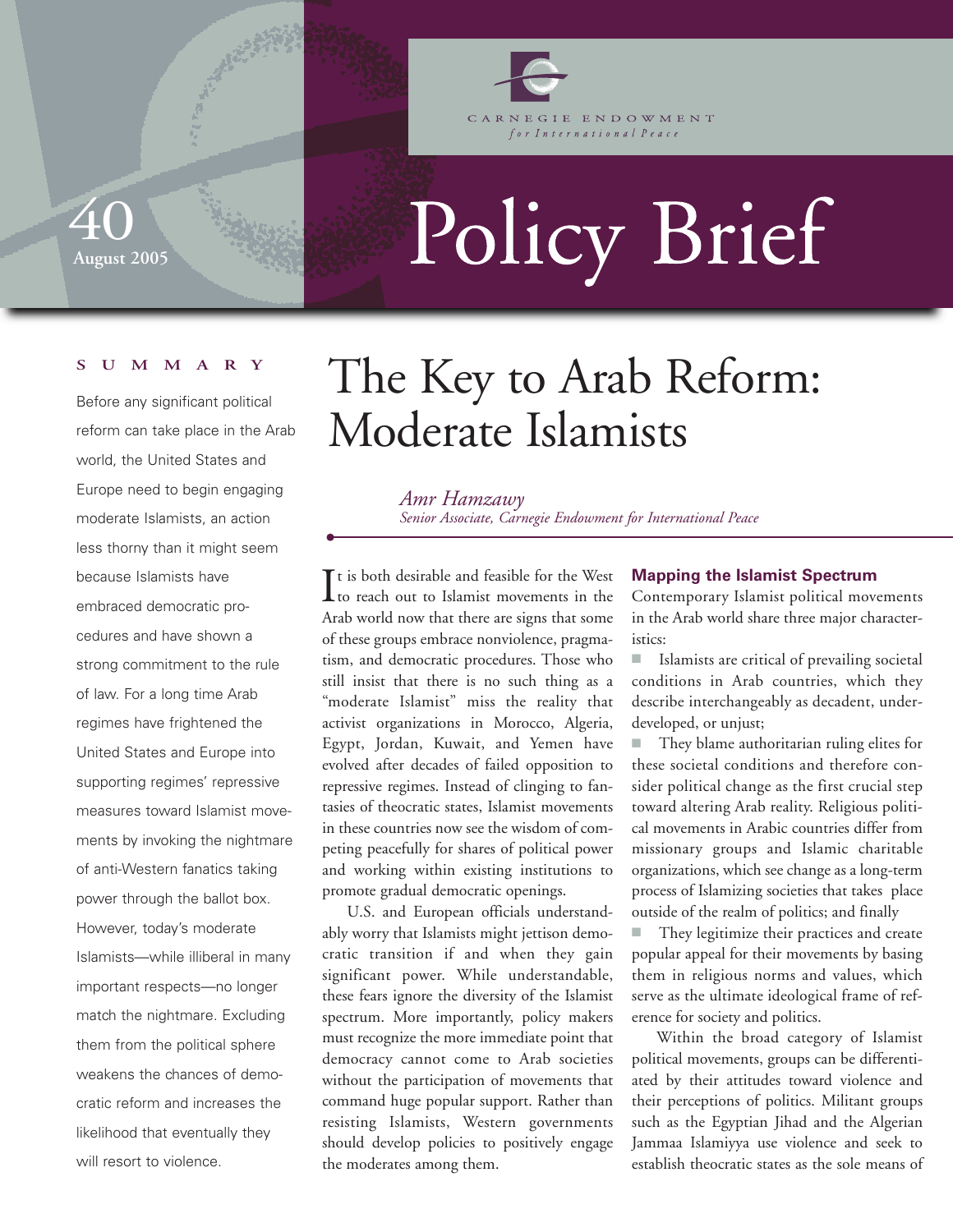

Amr Hamzawy is a senior associate at the Carnegie Endowment for International Peace in Washington, D.C., and a noted Egyptian political scientist. He received his Ph.D. from the Free University of Berlin where he taught Arab politics. Previously, Hamzawy taught at Cairo University and acted as an external expert on Middle Eastern Politics for the German Ministry of Economic Cooperation and Development. His research interests include the changing dynamics of political participation and the prospects for democratic transformation in the Arab world, with a special focus on Egypt and the Gulf countries. He is widely published in German and Arabic periodicals and media.

changing conditions in Arab societies. Their sources of inspiration are either idealized interpretations of past moments in Islamic history or contemporary models of Islamic republics, be they in Iran, Sudan, or even in Afghanistan.

Moderate Islamists reject violence and endorse competition through pluralistic politics, and it is they with whom Western governments now should engage. The leaders of the Moroccan Justice and Development Party, Saad Eddin Al Uthmani, and the Egyptian Muslim Brotherhood, Muhammad Mahdi Akef, best articulate the moderate Islamist position. They exclude radical strategies as options for political transformation and see gradual democratic openings as the only viable way to challenge repressive authoritarian regimes in the Arab world of the future.

This position is relatively new. In the 1980s and 1990s moderate movements still had not accepted the value of democratic governance. Caught in the iron grip of state oppression and continuous radicalization at the outer edges of the Islamist spectrum, these movements were either forced out of the official political sphere (Egypt's Muslim Brotherhood) or violently banned and denied any public role (Tunisia's Al Nahda Party). In Morocco and Jordan, where Islamists were partly integrated in the political process, Islamists' preoccupation with rhetorically sound though politically unattainable goals such as the implementation of Islamic law and the Islamization of educational systems—did not help them overcome general doubts about their real objectives. Instead, their doctrinal purity reinforced the generally negative perceptions of Islamists as traditionalists who were little interested in tolerating the diversity of Arab societies or accommodating political pluralism in any serious way.

The Algerian civil war and the Islamist insurgency in Egypt, both of which erupted in the first half of the 1990s, affirmed this image of the "Islamist threat" and ultimately blurred the distinction between radical and moderate movements and violent and nonviolent strategies. By the end of the 1990s,

Arab Islamists had failed to change political realities in their homelands despite considerable popular support. This failure prompted various revisionist trends that gathered momentum in the aftermath of September 11, 2001. As a result, moderate movements have become increasingly receptive to democratic procedures.

Although moderate Islamists continue to call for the establishment of Islamic states across the region, this is increasingly a matter of symbolic language and traditional metaphor. In real politics these ideals are subordinated to the priorities of liberal democratic reforms. A new consensus has emerged within movements such as the Jordanian Islamic Action Front (IAF), the Yemeni Reformist Union, and the Egyptian—not yet legalized—Center Party (Al Wasat) that the ideals reflected in the utopia of the Islamic state can best be realized in the contemporary Arab world by adhering in each country to the principles of democracy, the rule of law, and human rights.

The meaning of democracy and rule of law within the moderate Islamist spectrum does not differ much from secular Arab views. Universal citizenship, peaceful transfer of power, checks and balances, citizens' participation, neutrality of public authorities in approaching multiple religious and ethnic identities, and tolerance of diversity are principles that are as accepted among moderate Islamists as they are in liberal circles. Certainly, Islamists will never use the adjective "secular" to describe the neutrality of public institutions, but they convey identical connotations when they assert the "civility" of the public sphere. Nor should Islamists be expected to drop their rhetorical emphasis that the teachings of Islam should guide all action, because this emphasis maintains the distinctiveness of religion-based political perceptions and sustains to a great extent the popular appeal of the Islamists.

The embrace of pluralist politics does not mean that moderate Islamists are giving up their religious legacy and becoming wholeheartedly the new liberals of the Arab world.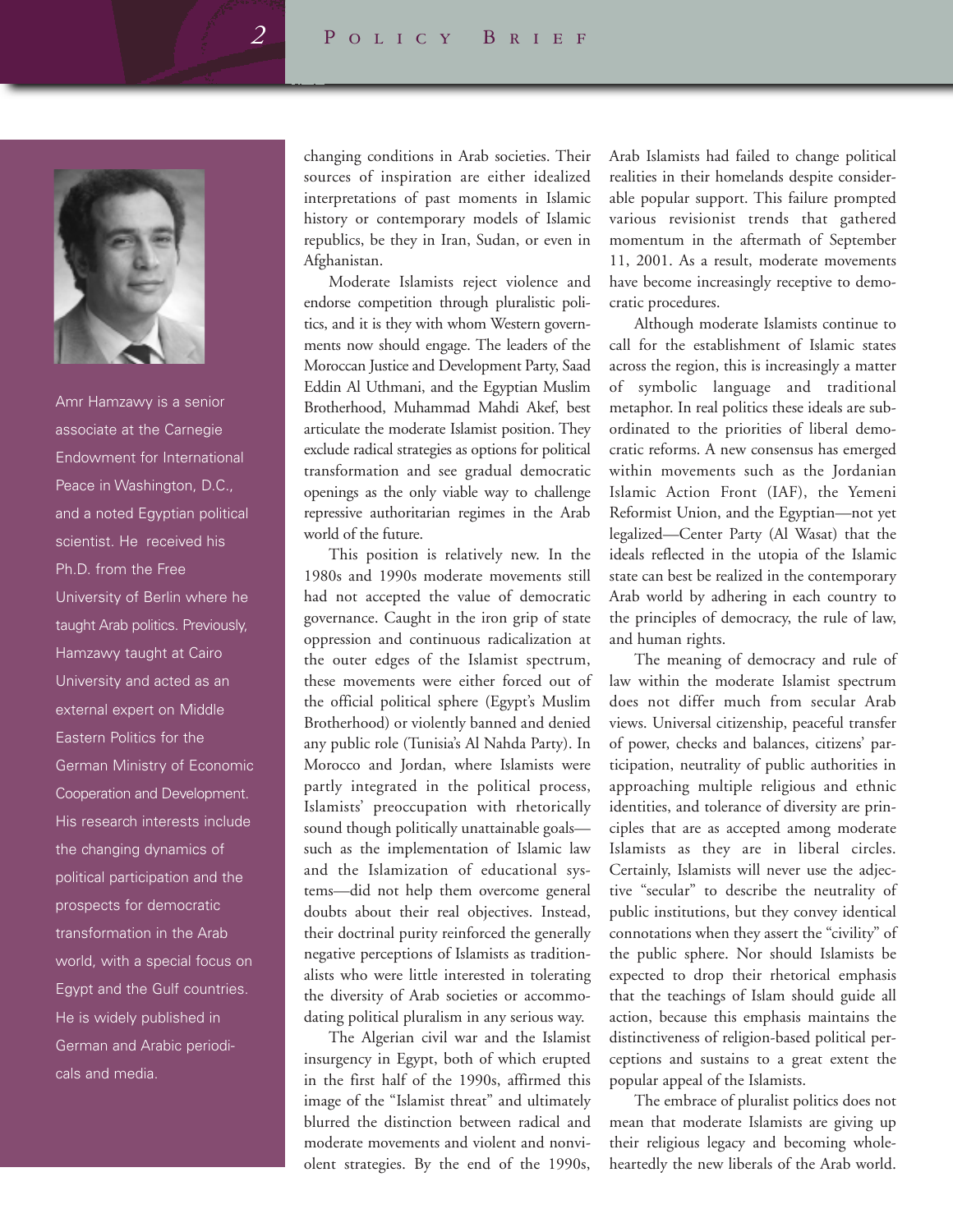Rather, the crucial issue is that promoting democratic reform and pragmatism are becoming additional central components of the Islamist agenda. Recent rallies of Islamists in Rabat, Cairo, and Amman as well as public opinion surveys indicate that Islamists' constituencies are inclined to support this shift.

Furthermore, the new pragmatism of moderate Islamist movements creates an atmosphere of relative openness toward U.S. and European policies in the Arab world and an initial willingness to engage Western countries less ideologically. This change gives the United States and Europe the potential opportunity to reach out to Islamists in the Arab world and develop strategic ties. The possibility of Islamists becoming key players in countries like Morocco, Egypt, Jordan, and Yemen, amid processes of substantial political transformation and through the ballot box, cannot be ruled out.

Any effort to deal objectively with moderate Islamists in the Arab world cannot avoid highlighting the less liberal zones in their positions and practices. Issues such as gender equality, civil and political rights of non-Muslim population groups, religious freedom, and modernization of educational systems have been highlighted as examples of the illiberality of Islamist views. Although there has been some progress in relation to the status of women and non-Muslims in a number of movements, especially in Morocco and Egypt, the majority of moderate Islamists continue to hold discriminatory illiberal views on key sociocultural issues.

These attitudes should not be ignored, nor should the absence of perfection be the enemy of the good. Democratic opening within the Islamist spectrum will be a long and uneven process. A key step in this process is Islamists' inclusion in the political sphere in a way that confronts them with the real challenges of managing contemporary societies and gives them space to experiment in public with a range of moderate views on sociocultural issues. Exclusion and repression never lead to sustainable momentum for an

#### **Morocco—Justice and Development Party**

"The establishment and strengthening of democracy in Moroccan political life depends on the existence of democratic political parties which have clear visions and programs capable of enhancing the people's representation in all public institutions." —Justice and Development Party in Morocco

#### **Egypt—Muslim Brotherhood**

"The Muslim Nation (umma) adopts Consultation (shura) in all its matters and decisions. There is no place for dictatorship or the monopoly of authority by one individual. Freedom is the gift of Allah to His people; hence the Umma must take pride in freedom, defend it and ensure all people enjoy it."

—One guiding principle of the Muslim Brotherhood in Egypt

## **Jordan—Islamic Action Front**

"To strengthen national unity, to promote the consultative democratic process, and to defend freedom, human dignity, and human rights."

—One guiding principle of the Islamic Action Front in Jordan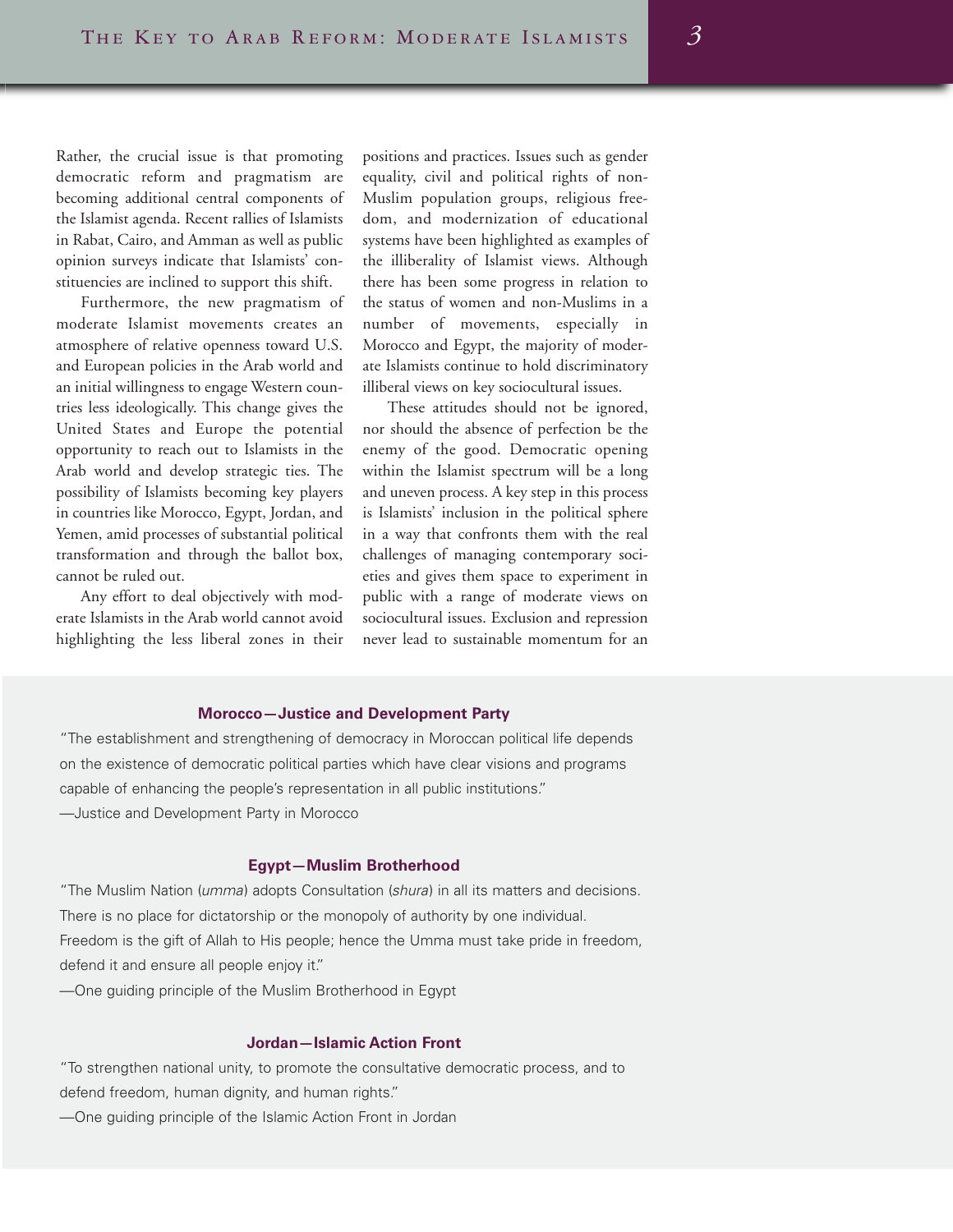embrace of liberal trends; exclusion and repression instead push those who are forced to be voiceless to uncompromisingly reassert their distinct identity or to resort to violence.

## **Moderate Islamists in Opposition Alliances**

Authoritarian regimes such as those that rule in the Arab world never reform voluntarily. They have to be pushed by indigenous actors that enjoy the sustainable support of large shares of the population. Oppositions that lack wide support cannot prevail because ruling elites can easily outmaneuver them. Without the formation of far-reaching opposition alliances, autocrats ruling from Morocco to Bahrain will outlast Western pressures by either inventing a "theater of democratization" based on cosmetic reforms or discrediting U.S. and European calls for democracy as foreign aggression against the national sovereignty of Arab countries. The mobilization of popular domestic opposition is necessary to achieve the political reform that the United States and others now see as necessary for humanitarian reasons and to stem the sources of terrorism.

### **Hamas and Hizbollah**

Hamas and Hizbollah present moderate Islamists with an interesting contrast. Although they are most notorious for their militant resistance, these movements also have active political branches. Both Hamas and Hizbollah have shown willingness to adhere to the rules of the political game in their respective national contexts. Hizbollah has been fielding candidates for the Lebanese parliament since 1992. Hamas participated in the Palestinian municipal elections held early in 2005, which resulted in a clear victory for the movement in Gaza and considerable representation in the West Bank. This eagerness to be part of the political process should not be mistaken, however, for an espousal of democratic procedures. Unlike moderate Islamists, these groups have not sworn off violence and have not agreed to abide by the rule of law.

It would be nice if liberal democrats among the Arab intelligentsia could be the vanguard of political reform, but they are too few and too disconnected from their bodies politic to compel resistant autocrats to open the way for representative government. There are good reasons for the United States and Europe to support liberal parties and secular nongovernmental organizations across the region. Normatively and politically, Arab liberals have embraced the Western political value system of universal citizenship, democracy, and rule of law. Their objectives are identical with Western aspirations for tolerant, pluralist Arab societies. They speak a language that U.S. and European policy and intellectual communities understand and admire. Unfortunately, though, while Arab liberals are celebrities in the West, they are marginal back home. Arab liberal actors are incapable of reaching out to considerable constituencies in their home societies or to force political change. With ruling elites determined to preserve their power and liberal democrats too weak to wrest power away, the only way for the United States and Europe to promote democracy in the region is by working with more representative forces on the Arab political scene.

Moderate Islamists are well rooted in the social and cultural fabric of Arab countries. It is precisely because Islamists are popular that ruling regimes seek to repress or contain them. In Morocco, where the Justice and Development Party (PJD) is legal and enjoys parliamentary representation, the government constantly attempts to limit its political participation. Before the most recent legislative elections in September 2003, the PJD was forced to reduce the number of its candidates and submit to the dictates of the Ministry of Interior regarding which electoral districts it could contest. In October 2004, King Muhammad VI announced new legislative proposals covering political parties. This bill, which the Moroccan parliament is currently debating, would ban religious references in party platforms and expand the power of the executive to dissolve political parties. The bill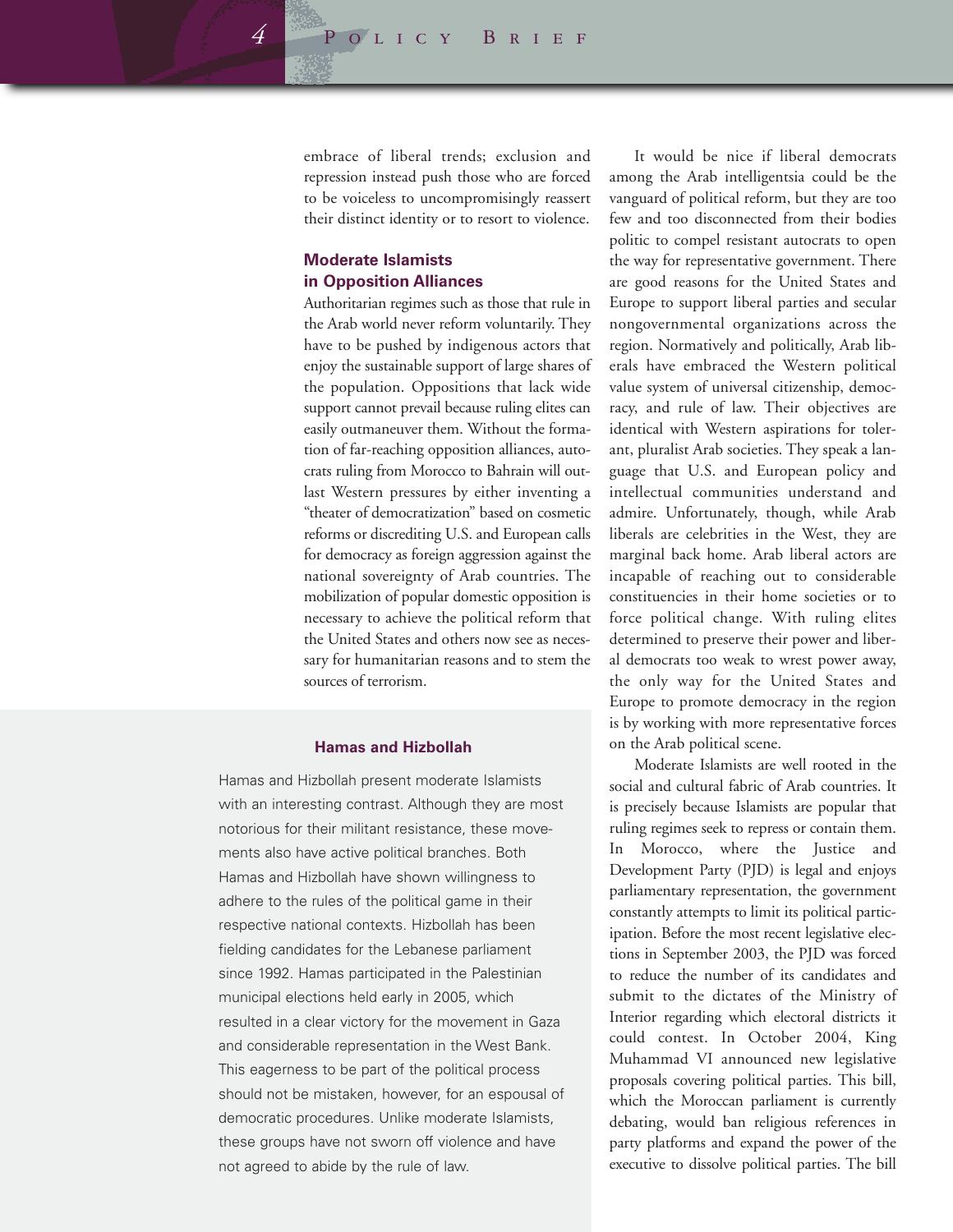is primarily designed to curb the popular PJD and minimize its political influence.

The current relationship between the Jordanian government and the Islamic Action Front (IAF) is similar. In the legislative elections of June 2003, Islamist politicians, facing various governmental restrictions, won about 15 percent of the seats, down from 20 percent in 1993 and 27 percent in 1989. Since September 2004, Jordanian authorities have arrested several members of the IAF on unspecified charges of threatening national security. Most recently, a new draft law barring Islamist-dominated professional associations from engaging in politics was approved by the Jordanian cabinet on March 6, 2005.

Even as Morocco and Jordan put authoritarian pressure on legal, moderate Islamist movements, these two states as well as Kuwait

on the road to democratization. Although the regime has since ignored the Muslim Brotherhood's initiative, its significant impact has been to position Egypt's Islamists within the emerging reform consensus and among liberal opposition movements and to help bridge the Islamist-secular divide as a prerequisite for forging broad alliances for democracy. Analogous developments can be seen in Jordan and Yemen.

Arab regimes have long invoked the nightmare of anti-Western fanatics taking power through the ballot box to frighten the United States and Europe into implicitly supporting these regimes' repressive measures toward Islamist movements. Ben Ali, Mubarak, and other autocrats still play this game to minimize Western pressures on their regimes. However, Arab politics has changed a great deal since the

## Moderate Islamist movements have become increasingly receptive to democratic procedures.

and Yemen are positive exceptions in the degree to which they allow Islamists to participate. In Tunisia, President Ben Ali banned the Islamist Awakening Party (Al Nahda) in the first half of the 1990s and forced its leading figures into European exile. In Egypt, the Muslim Brotherhood remains excluded from the political sphere and regularly faces repression by the regime of President Hosni Mubarak. Islamist-led initiatives to establish political parties are normally blocked in Egypt's government-controlled Political Parties Affairs Committee.

Despite continued containment and exclusion during the past few years, moderate Islamists have not questioned their strategic choice of gradual political reform. On the contrary, they have launched different reform initiatives to increase momentum for change in the Arab world. On March 3, 2004, the Egyptian Muslim Brotherhood announced its reform plan, which called on the government to rescind the emergency law and other restrictions on political activity and embark beginning of the 1990s. At present, excluding nonviolent Islamists from the political sphere only serves to weaken the chances of democratic transformation in the region.

Arab liberals recognize this reality and, in the past few years, have been gradually reaching out to moderate Islamists and engaging them in reform campaigns. Secular-religious national alliances for democracy are instrumental in contesting authoritarian state power and articulating popular consensus over the need for political transformation. Islamists, on their side, have seized the integration opportunity and positioned themselves at the heart of growing opposition movements across the region. In Morocco, Lebanon, and Egypt, differences between liberals and Islamists remain relevant, but the degree of convergence of liberals and Islamists over national priorities is systematically growing. These are steps in the right direction. Democratic opposition platforms are by far more effective with Islamist participation than without it.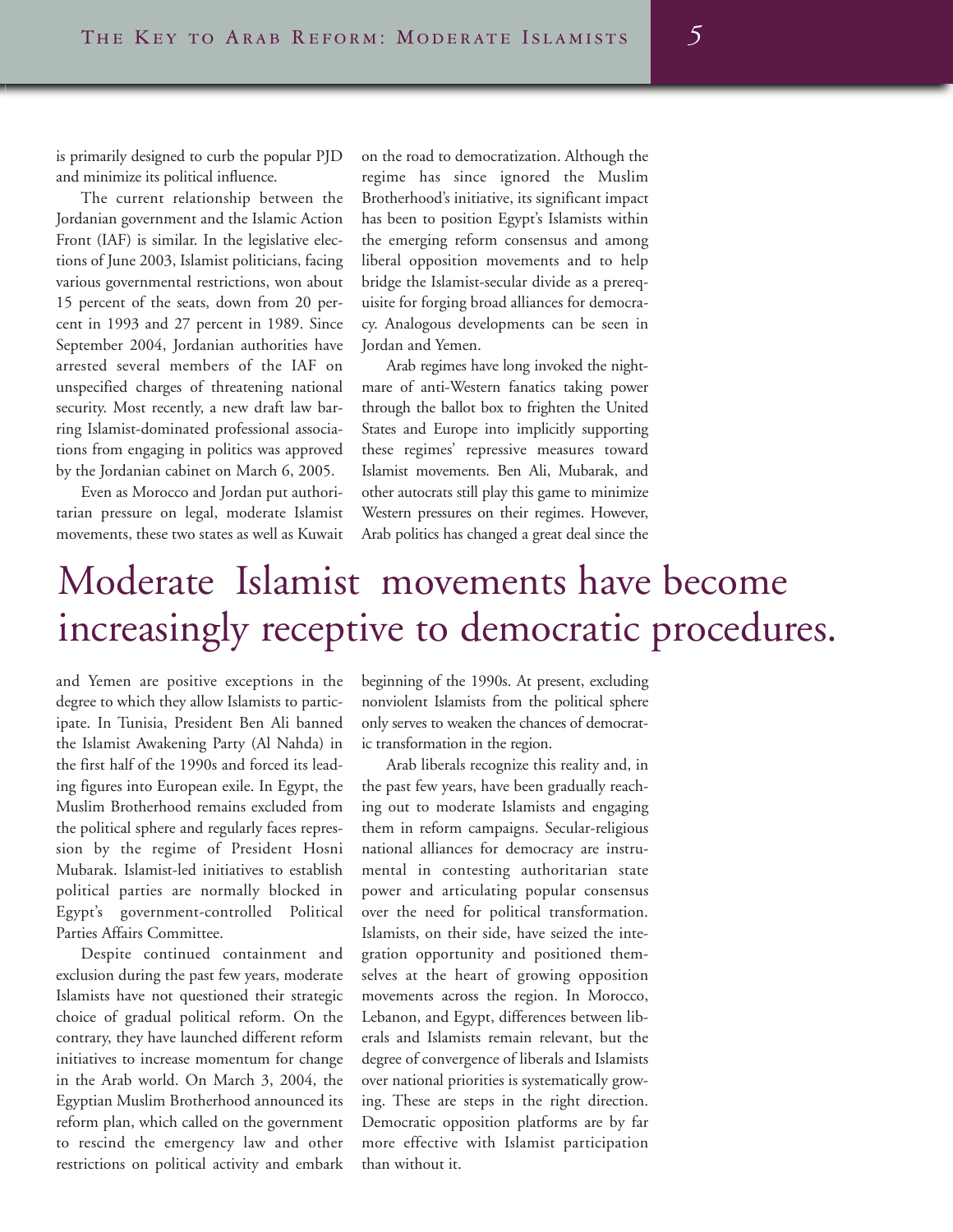#### **Engaging Moderate Islamists**

The United States and Europe should move forward together in the direction of engaging moderate Islamists. Inviting Islamist politicians to conferences in Europe and convincing U.S. diplomats in the Arab world to set up regular consultations with moderate Islamist movements, while steps in the right direction, are not enough. Without reducing support to Arab liberal parties and secular nongovernmental organizations, U.S. and European policy makers should undertake three initiatives:

Press Arab governments to ease their repressive measures against moderate

ment, and local capacity building. Leaving aside the explosive terrain of national and regional politics and adopting low-profile strategies that prioritize joint local initiatives are crucial first steps toward collaborating with Islamists.

■ Sponsor training and awareness programs for members of political parties in countries such as Morocco and Jordan, where moderate Islamists have organized legal political parties and enjoy a degree of legislative representation in national or local councils. Such sponsorship can foster pragmatism and moderation. Enhancing parliamentary performance, campaigning for elections, consulting on the

# Moderate Islamists are well rooted in the social and cultural fabric of Arab countries.

Islamists and to grant Islamists access to the political sphere. Condemning individual arrests of liberal figures while completely ignoring arrests of Islamists does not foster the credibility of the United States and Europe among Arab populations.

Engage democratic Islamist movements at the grassroots level in the less politicized fields of civic education, women's empowerlegalities of human rights and civil liberties, and promoting the role of female politicians are all ideas that are likely to be welcomed by at least some Islamist parties.

To be sure, devising appropriate strategies to engage Islamists is not an easy task. Friendly rulers in Morocco, Egypt, and Jordan are likely to be critical of any contacts between Western governments and move-

## **Different Branches of Islamism**

It is essential to distinguish between Sunni and Shiite Islamist movements. Sunni Islamism can be broken down into three main currents:

- **MISSIONARY:** Religious missions of conversion, such as Tablighi and Salafiyya movements.
- **MODERATE:** Nonviolent movements and parties, such as the Muslim Brotherhood and its offshoots across the Middle East and North Africa, the Umma party in Kuwait, the Justice and Development Party (PJD) in Morocco, and the Islamic Action Front (IAF) in Jordan, which operate within constitutional and political frameworks and increasingly advocate gradual democratic reforms.
- **MILITANT:** The Islamic armed struggle, which includes the global terror network Al Qaeda and local movements such as Al Jammaa Al Islamiyya in Egypt and Al Jihad groups in various Arab countries.

Shiite Islamism is far less fragmented than Sunni Islamism. Shiite Islamist movements generally operate within the respective nation-state, striving to secure political representation and protect social interests of the Shiite community.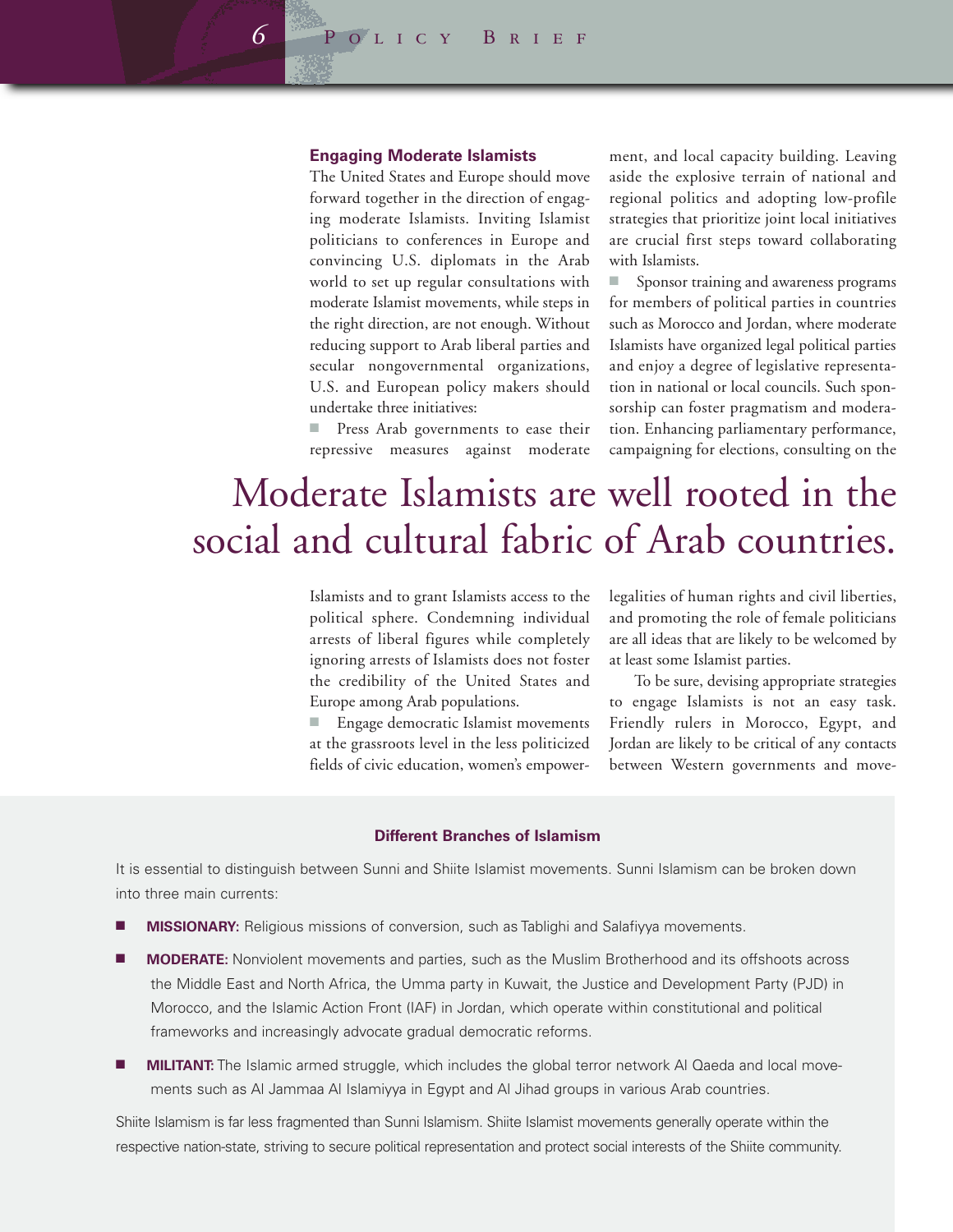ments they classify as either too dangerous or illegal. U.S. and European policy makers and diplomats find it unavoidably problematic to collaborate on democratic reforms with representatives of movements that do not share their stances on issues as crucial as the future of Iraq and the peace process in the Middle East. The United States and Europe thus must be cautious and gradual in seeking to integrate Islamists.

Islamists are most likely to adopt a comparable approach. Some Islamist movements are eager to develop ties to the United States and Europe because of their importance in the Arab world; other Islamists are primarily

regional, and international levels must be complemented on the Islamist side by unquestioning acceptance of the ideals of democracy and rule of law as guidelines for political action.

Democratic opening across the Islamist spectrum needs to be promoted and pushed forward via further engagement. Continuous debate about the degree of moderate Islamists' commitment to democracy and the real intentions behind Islamists' new inclinations (best summarized by the catchy phrase "one man, one vote, one time"), are misguided to a large extent. Such debates are ideological residuals of past decades and ought to be

# The United States and Europe should move forward in the direction of engaging moderate Islamists.

interested in capacity-building programs to enhance their own political performance. In neither case should the current Islamist willingness to reach out to the West be taken to mean trust. Doubts about U.S. and European objectives in the Arab world remain deep across the Islamist spectrum.

Engaging Islamists at the grass roots should be understood as a results-oriented experiment in which Western governments assess the impacts of their new policy on their partners within an initial period of two years. Initiatives should be limited only to movements and organizations that clearly renounce violence and are willing to cooperate with the West. Depending on concrete results and trends across the Islamist spectrum, policy makers may consider commencing a second phase of national-level cooperation projects with selected democratic Islamist movements.

Western governments contemplating cooperation with Islamist parties beyond the grassroots level should apply demanding standards. Renouncing violence at national,

revisited in light of recent developments.

Without the active participation of moderate Islamists, calls for political transformation in the Arab world are bound to remain whispers among tiny communities, irrelevant for the larger social fabric, and harmless to authoritarian regimes. Initiating and managing the first reform steps is the prerogative of ruling autocrats. The degree of their commitment to democratic change will depend on the existence of large, popular, homegrown, opposition alliances—not outside pressure. To this end the contribution of moderate Islamists is indispensable and overdue.

*The Carnegie Endowment normally does not take institutional positions on public policy issues; the views presented here do not necessarily reflect the views of the Endowment, its officers, staff, or trustees.*

*© 2005 Carnegie Endowment for International Peace. All rights reserved.*